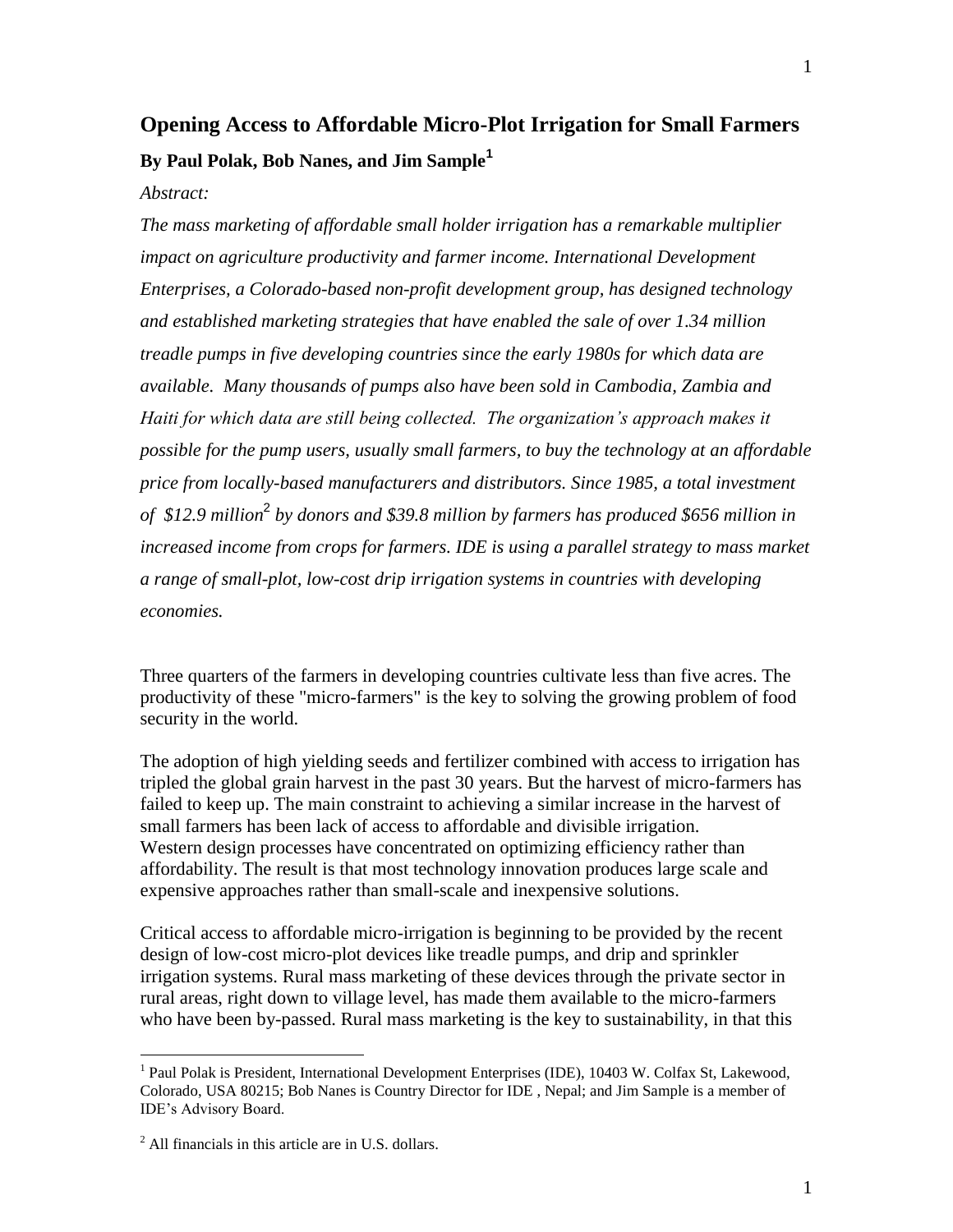2

activates the private sector, creates demand and ensures continued supply of spare parts and replacements.

## **A Portrait of Micro-farmers in Developing Countries**

A typical micro-farmer's holding may be divided into 4 or 5 micro-plots, so tiny that modern western agricultural devices have no relevance. For example, 60% of farms in Bangladesh are less than 2 acres<sup>i</sup>, and in Bihar (India) holdings are less than 2-1/2 acres)<sup>11</sup>. In Egypt 95% of holdings in 1984 were less than 5 acres<sup>iii</sup>, while in China following the 1952 redistribution, 300 million landless peasants received  $0.4$  acres.<sup>iv</sup>

The typical small farm cash income of \$200-\$300 a year or less makes the purchase of irrigation technology, such as a \$350 five-horsepower diesel pump, totally out of the question. In Nepal, a 5-hp engine requires a command area of 5 acres. Commercial drip irrigation technology in India is not available for plots under 1 acre.

## **A Generation of New Affordable Micro-irrigation Devices**

Affordable micro-irrigation devices have been designed and mass marketed to microfarmers in several countries by International Development Enterprises (IDE), a Denver, Colorado-based non-profit development organization<sup>v</sup>. IDE's experience shows that the design and adaptation process requires 10% of IDE staff's time and effort. The other 90% is spent on the mass dissemination strategy to put the technology in the hands of microfarmers. This requires a long-range effort focused on rural mass marketing, through the establishment of private sector networks consisting of enterprises that manufacture, distribute, and install the technology. Rural mass marketing focuses on creating demand and ensuring availability at the village level.

The IDE method for technology adaptation, which requires affordability and divisibility, initially puts prototypes in the hands of small farmers. The technology is then redesigned or modified using farmers' feedback. The same adaptation process is followed when micro-irrigation devices that work in one country are transferred to a new country, or into different agro-climactic conditions. Detailed small farmer feedback also is used as a basis for the design of a rural mass marketing strategy.

### **Two Innovations in Affordable Small Plot Irrigation**

### **1. A \$30 Human Powered Pump for Half an Acre of Vegetables**

The treadle pump is the harbinger of a new agricultural revolution greening millions of postage stamp sized plots in the world's poorest and hungriest areas. A simple looking device, one model is powered by walking on two bamboo treadles. Other models include steel construction of the treadles and preformed concrete platforms and tubes. The treadles activate two steel cylinders that are made in a village workshop. Gunnar Barnes, a Norwegian engineer, designed the pump so that a small farmer could buy it by selling a sack of rice. A treadle pump can be installed on a tube well at an unsubsidized price of \$30, less than 1/12 of the cost of a diesel pump.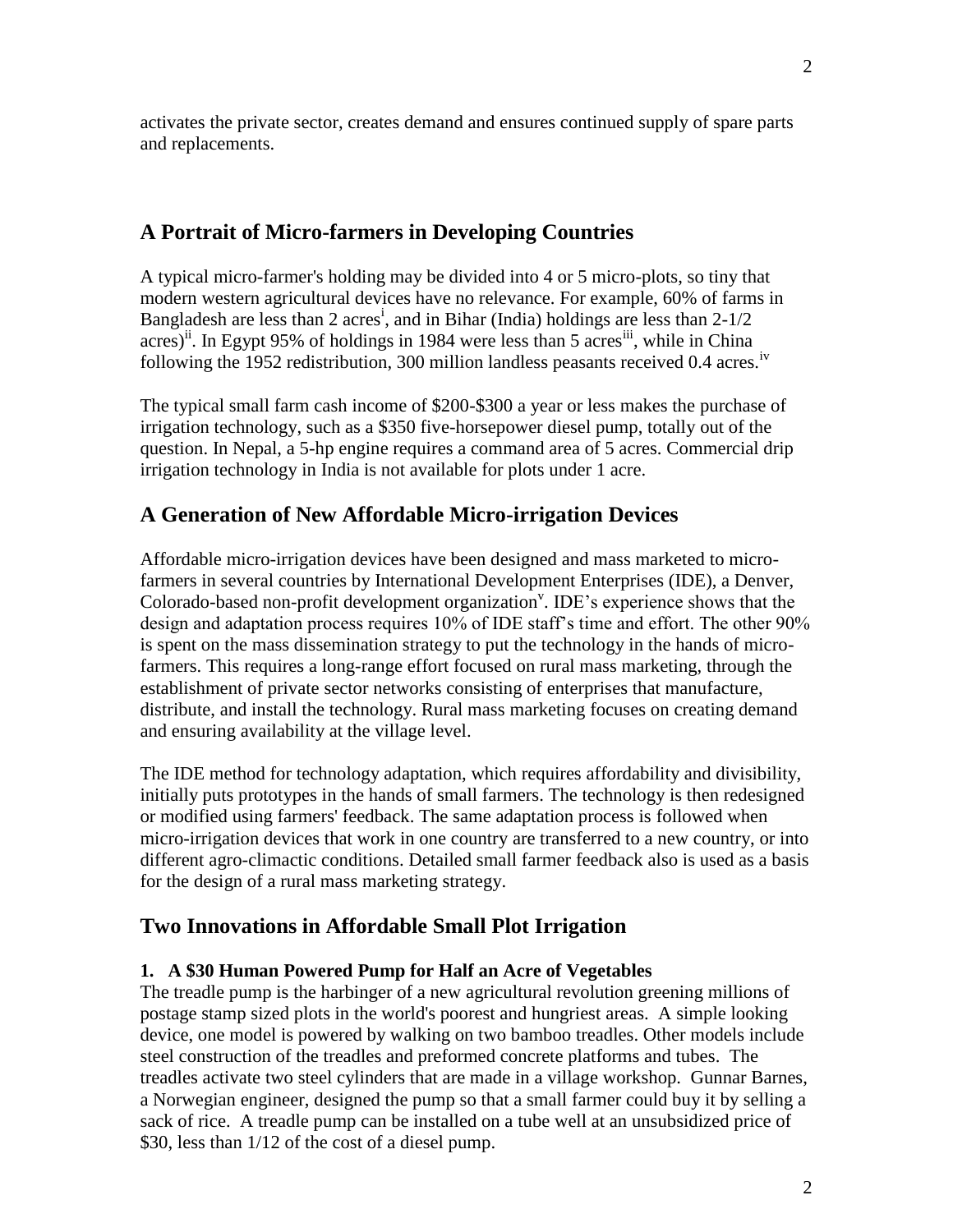Over the past 14 years several thousand village dealers and well drillers have sold and installed over 1.3 million treadle pumps in Bangladesh. Farmers in Orissa in Eastern India have replaced diesel pumps with treadle pumps to irrigate winter vegetables. With unskilled labor costs at 60 cents a day and rising diesel costs, a treadle pump cuts pumping costs in half.

By irrigating half an acre of dry season vegetables, a small farmer increases net income by \$100 a year, diversifies crops, gains access to clean drinking water, and shortens the three month period of hunger. It has been estimated that there is a market for up to 10 million treadle pumps in Bangladesh and India by 2010. This would add 2.5 million hectares in irrigated acreage and \$1 billion a year in increased net small farmer income.

#### **2. A \$5 Expandable Modular Drip Irrigation System**

In semi-arid areas where water is precious, large farmers use drip irrigation to minimize evaporation losses by delivering water directly to the roots of plants. At a cost of a \$750 an acre for crops like vegetables, current drip systems are not affordable for small farmers in India. A standard drip system uses a tank, a filter, and plastic drip lines to deliver water to each drip point in the field. Hundreds of emitters at each drip point control drip rate and prevent clogging. Plastic drip lines and emitters are key contributors to cost.

To make drip irrigation affordable for small farmers, IDE designed a system that cuts the cost of drip systems by two-thirds. The investment in the number of plastic drip lines (lateral lines) is reduced by replacing emitters with low-cost micro tubes, configured so that it is only necessary to use one lateral line for every two-three rows instead of one per row. Another approach is to replace emitters with simple holes and to make the drip lines shiftable.

Expensive filters are replaced with simple washable cloth filters and candle filters. The pressure in the system is reduced by using a simple bucket, or a 55 gallon drum placed two-to-three meters above the field.

A farmer with very little capital can invest in a \$5 bucket kit that irrigates a kitchen garden-size plot and use the profit it generates to expand the system. To facilitate such expansion, these low-cost drip systems are designed to be expandable like a Lego $\circledR$  set. A farmer can begin with a 20 square meter micro-plot and expand the system in steps up to an acre.

The IDE low-cost drip systems were subjected to lab and field test studies. A system using holes made with a heated punch as emitters showed uniformity rates of 85%, while systems using micro tubes had uniformity rates of approximately  $90\%$ . <sup>Vi</sup> Side-by-side tests were conducted in India comparing water use and crop yield for conventional drip, IDE low-cost drip systems with conventional drip, and conventional surface (flood) irrigation for mulberry, cotton, sugar cane and vegetables. The tests revealed that both conventional and low-cost drip used less than half the water of surface irrigation and produced significantly higher yields. There were no observable differences in performance between low-cost and conventional irrigation. <sup>vii</sup>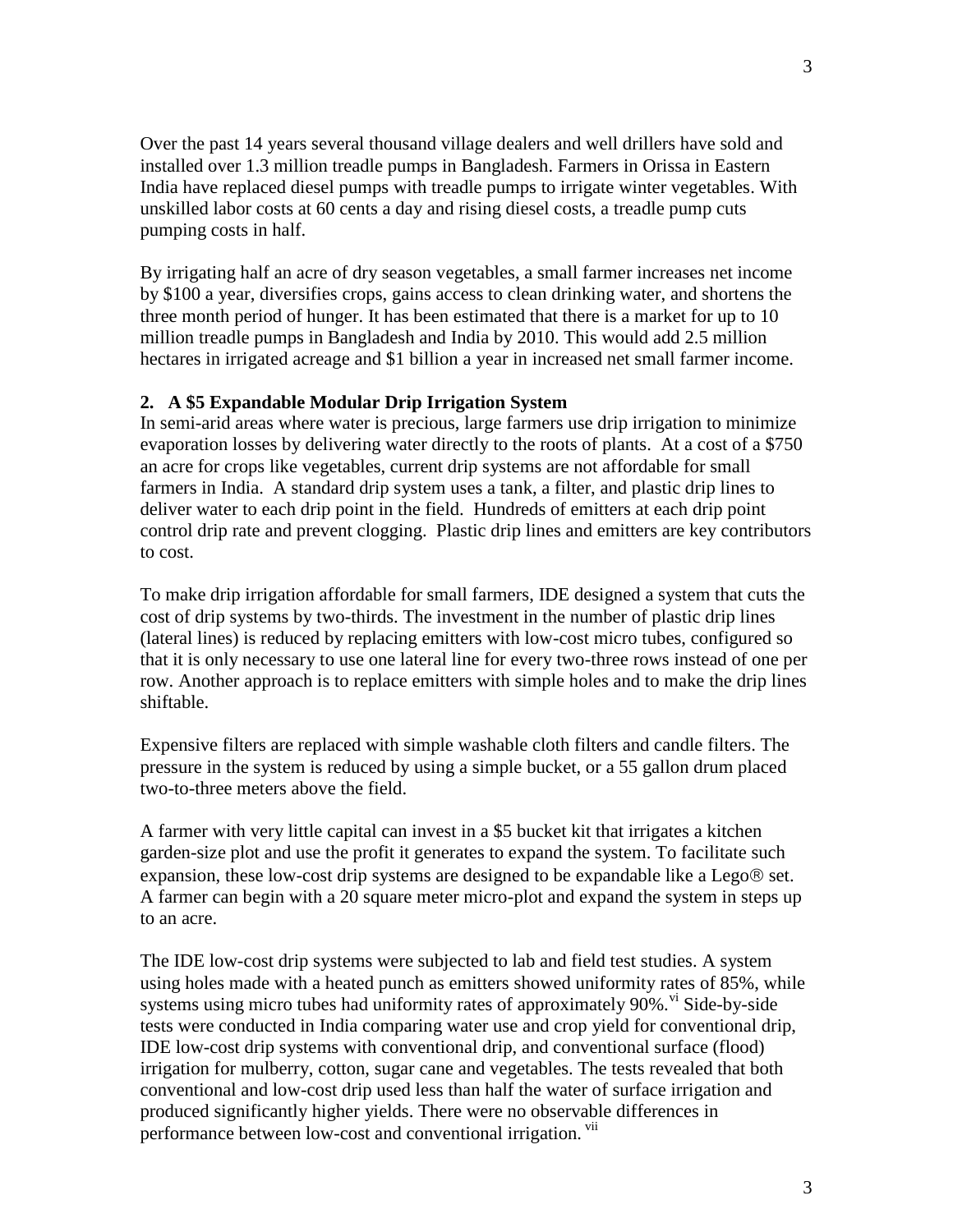Further information about the drip irrigation program is provided below.

#### **The Treadle Pump Story**

Opening up access to affordable small holder irrigation can have a profound multiplier impact on agriculture productivity and the income of small farmers. This is well illustrated by the results that highlight IDE's experience with treadle pumps in four Asia countries.

Each farmer makes an investment of \$30 to install a treadle pump and earns an average of \$100 year net cash income from the investment. Some donor funds are invested in stimulating market demand for the product and facilitating a private sector system of manufacturers, dealers and village technicians to make it sustainable and available. A very high leverage in results is obtained.

There is evidence to suggest that affordable small plot irrigation devices like low-cost drip will produce the same high leverage impacts as treadle pumps.

IDE learned much of its methodology for all of its irrigation products and services in the mass marketing of the foot operated treadle pump

IDE implemented a national rural mass marketing program for treadle pumps in Bangladesh, making the technology known through billboards, calendars, and demonstrations at village and regional markets. A 90 minute entertainment movie featuring top Bangladeshi movie stars embeds the treadle pump into the plot, and the movie shown in open air settings reaches an audience of a million people a year.

In Bangladesh, using a national rural mass marketing program, IDE installed over 1.3 million treadle pumps through the local private sector. IDE has implemented similar projects in India, Nepal, Cambodia and Zambia, resulting in combined sales of 150,000 treadle pumps per year.

The 1.3 million treadle pumps generate a net cash income of \$620 million per year for these small farmers. Similar benefits were realized in other countries, as shown in Table A-1.

On the investment dollar scale, for each \$1 invested by an IDE donor and matched by an individual farmer's \$3 investment, there has been \$50 in increased income for the farmer, a 50:1 investment multiplier ratio for the donor and a 16:1 investment return ratio for the farmer. After 14 years, Bangladesh has retumed \$93 in income increases for every dollar invested by the donor.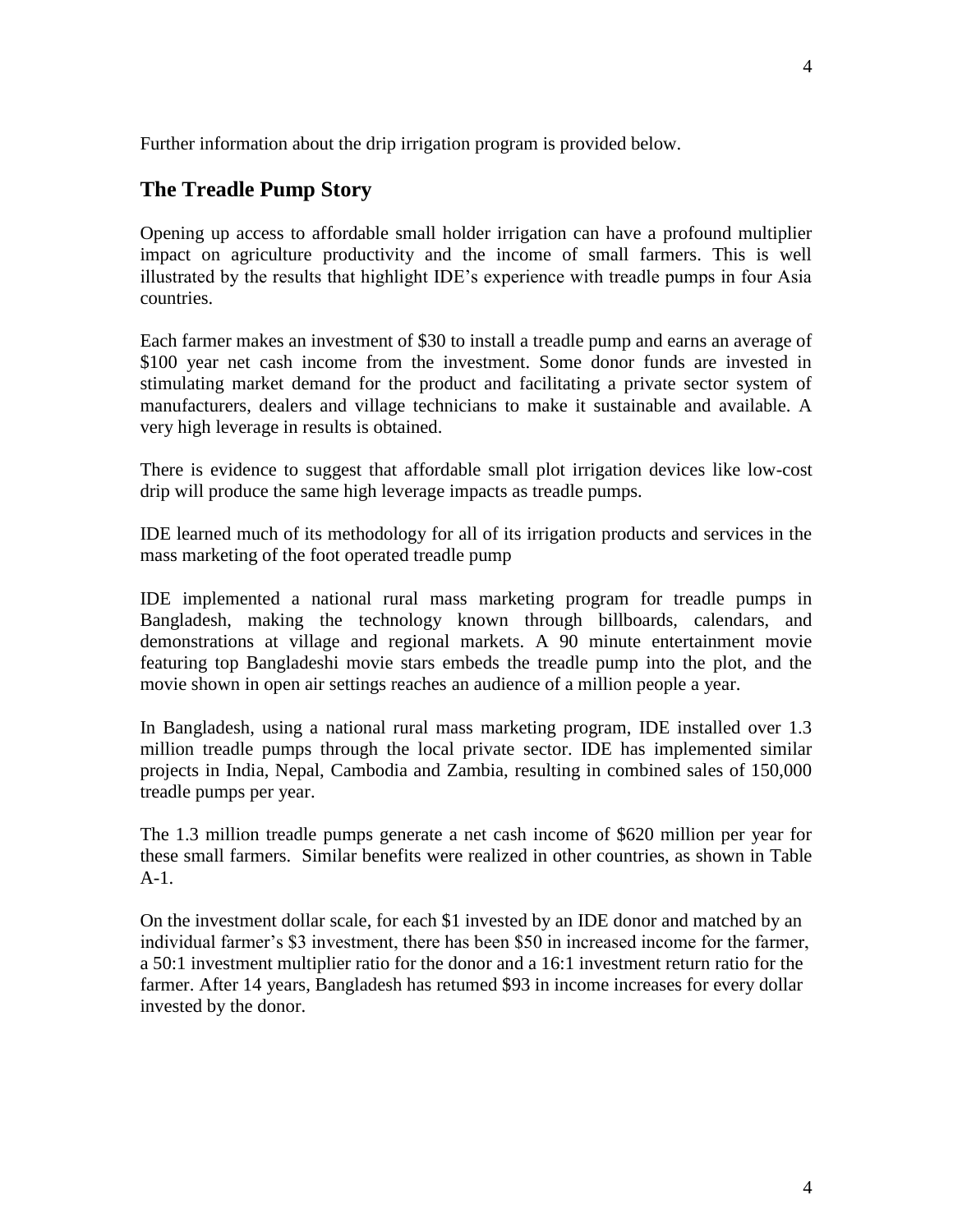| Table A-T TDE TTeaule I unips Investments and Acturns (1705-70) |              |                                   |                                    |                                                       |
|-----------------------------------------------------------------|--------------|-----------------------------------|------------------------------------|-------------------------------------------------------|
| Program                                                         | <b>Pumps</b> | <b>Donor</b><br><b>Investment</b> | <b>Farmer</b><br><i>Investment</i> | <b>Est.Cumulative</b><br>Increase in<br><i>Income</i> |
| Bangladesh<br>$13 \text{ yrs}$                                  | 1.2 million  | \$6.7 million                     | \$33.4 million                     | \$620 million                                         |
| India<br>5yrs                                                   | 120,150      | \$4.27 million                    | \$5.4 million                      | \$32.4 million                                        |
| Nepal<br>4 yrs                                                  | 10,700       | \$792,000                         | \$589,000                          | \$2 million                                           |
| Cambodia<br>4 yrs                                               | 97151        | \$1.2 million                     | \$369,170                          | \$1.69 million                                        |
| <b>Total</b>                                                    | 1.34 million | \$12.9 million                    | \$39.8 million                     | \$656 million                                         |

**Table A-1 IDE Treadle Pumps Investments and Returns (1985-98)\***

\*For the analysis an average cost of \$30 per installed pump has been used (the farmer investment). Costs vary from country to country from \$23 to \$60. As a program matures the installed price goes down. Donor investment includes all funds for the country program, including R&D costs, recurrent administration and overheads, training and special studies. Return on investment has been calculated at a conservative \$100 per year in increased income. RIIEDA Evaluation in 1992 showed increase in Bangladesh averaged \$134 and a recent study in Nepal estimates increases in farmer income between \$110 to \$120. The conservative figure is used to account for pumps out of service and variations from year to year because of environmental climatic conditions.

Projecting to 2008 for Nepal (a scenario of eventual growth to 20,000 annual sales, 93,200 cumulative) indicates a donor investment of \$3 million, a farmer investment of \$3.5 million and a retum in the form of increased income (net) of \$33 million, or a donor development dividend of \$11 for each dollar spent.

Projections on Cambodia are for a cumulative dissemination of 60,000 by 2008 based on a donor investment of \$3.7 million, farmer investment of \$2.3 million, and predicts a total increase in farmer income of \$21 .8 million over the period.

## **The Treadle Pump Technologyviii**

The treadle pump is a foot-operated device that uses a bamboo or PVC or a flexible pipe as suction/ tube-well to pump water from shallow aquifers or surface water bodies. It consists of a sheet metal or cast iron pump-head, a bamboo frame with two treadles and a bamboo or PVC strainer (Figure 1). The pump-head has two cylinders welded together with a single suction inlet at the bottom and two plungers with or without a rope and pulley.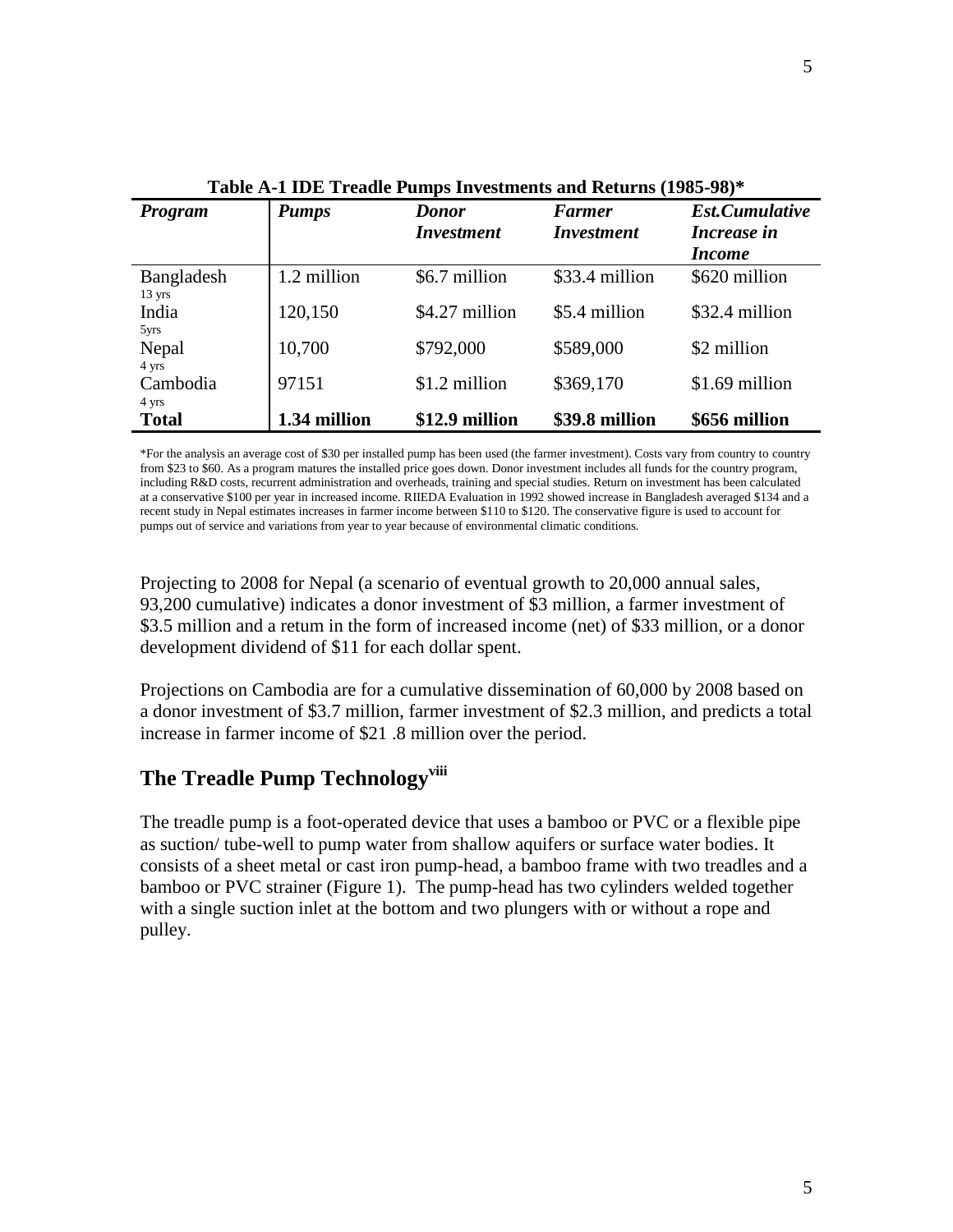Figure 1: Treadle Pump in Bangladesh



cylinders varies for different water outputs and to fit existing buckets (or piston seals). The cylinders are joined together at the base by a junction box, which connects through check valves to the suction pipe. As pedaling commences, water penetrates the filter and rises up through the suction pipe to the dynamic groundwater level. From there, it is lifted in a pulsating stream following the strokes of the two



pistons. The action of the two cylinders provides a virtually continuous stream of water. This makes the treadle pump more efficient than single cylinder pumps where energy is needed to reaccelerate the water column after the longer pause in the change over between strokes.<sup>ix</sup>

The diameter of

The pump—which can also be attached to a flexible hose for lifting water--is useful for lifting water from shallow depths from any source such as ponds, tanks, canals, or catchment basins. It can lift water up to a maximum height of 7 meters but gives best performance of 1-1.2 l/s at a pumping head of 3-3.5 m. (see Figure 2).

It is claimed that the treadle pump is simple to install and easy to operate by men, women and children; and it is ideal for vegetable cultivation but is also used extensively to irrigate small plots of HYV paddy. We found that labor sparing, crop saving irrigation to wheat, tobacco and jute enables treadle pump irrigators to harvest remarkably higher yields compared to rain-fed farming. According to VK Dixit<sup>x</sup>, about 40 m farmers, roughly half of India's total farm families, live in areas that are suitable for the (treadle) pump and about half of these presently have either no means of irrigation or are using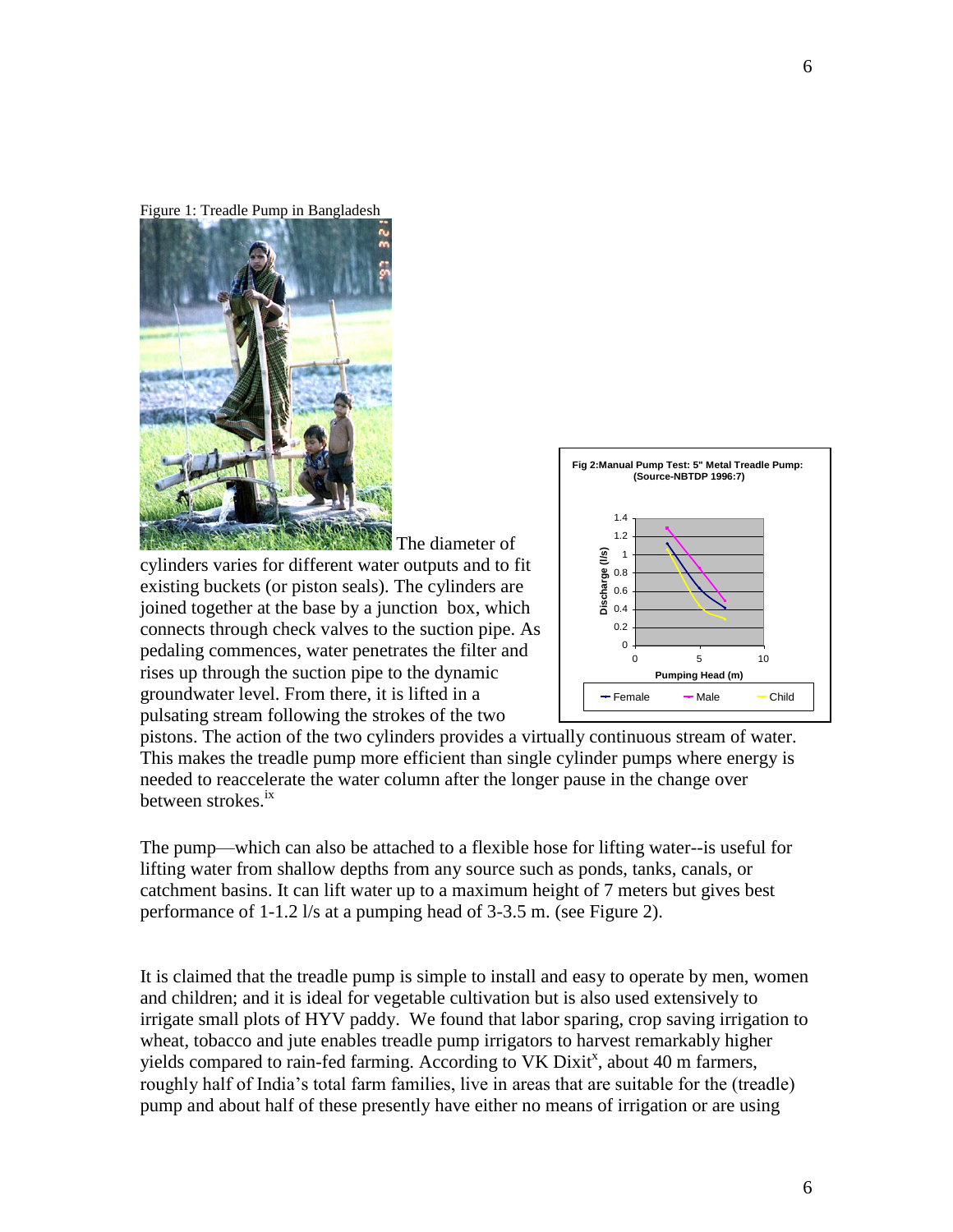very primitive means involving more back-breaking labour and delivering only a fraction of the water needed. For these, the treadle pump might be a great boon!



The best part of the treadle pump technology is its cost; the cheapest bamboo treadle pump is installed for less than \$12; the more expensive metal and concrete pumps cost \$25-35 complete with a bore and a frame. Cost estimates provided by manufacturers and marketers vary widely and are sometimes misleading; but Figure 3 reports on the actual amounts spent by 400 small farmers in installing treadle pumps in Eastern India during 1994-96; very few except in coastal Orissa—where salinity requires the costlier concrete pumps to avoid corrosion of the metal pumphead—spent more than \$25 on the treadle pump assembly and bore; by far the majority spent \$25 or less. The going rate

for the capital cost of new canal irrigation potential in South Asia is \$4000-4500/ha; new tubewell irrigation potential costs the society \$800-1000/ha to create; treadle pump technology creates new irrigation potential at \$100-120/ha and is self-selecting to the poorer farmers.<sup>xi</sup>

### **Cutting the Cost of Drip Irrigation by Two-Thirds**

A sister technology now being applied in several of the same countries is drip irrigation. In semi-arid areas where water is precious, large farmers use drip irrigation to minimize evaporation losses by delivering water directly to the roots of plants. At a cost of a \$750 an acre for crops like vegetables, conventional drip systems are not affordable for small farmers. A standard drip system uses a tank, a filter, and plastic drip lines to deliver water to each drip point in the field. Hundreds of emitters at each drip point control drip rate and prevent clogging. Plastic drip lines, filters and emitters are key contributors to cost.

To make drip irrigation affordable for micro-farmers, IDE staff, working with farmers in their fields, designed a variety of low-cost drip systems that cut the cost of conventional systems by two thirds<sup>xiixiiixiv</sup>. The cost of materials was reduced by making a lateral line movable so that it could be used on 4-10 rows of plants rather than one. The cost was further reduced by replacing emitters with microtubes or baffled holes, which are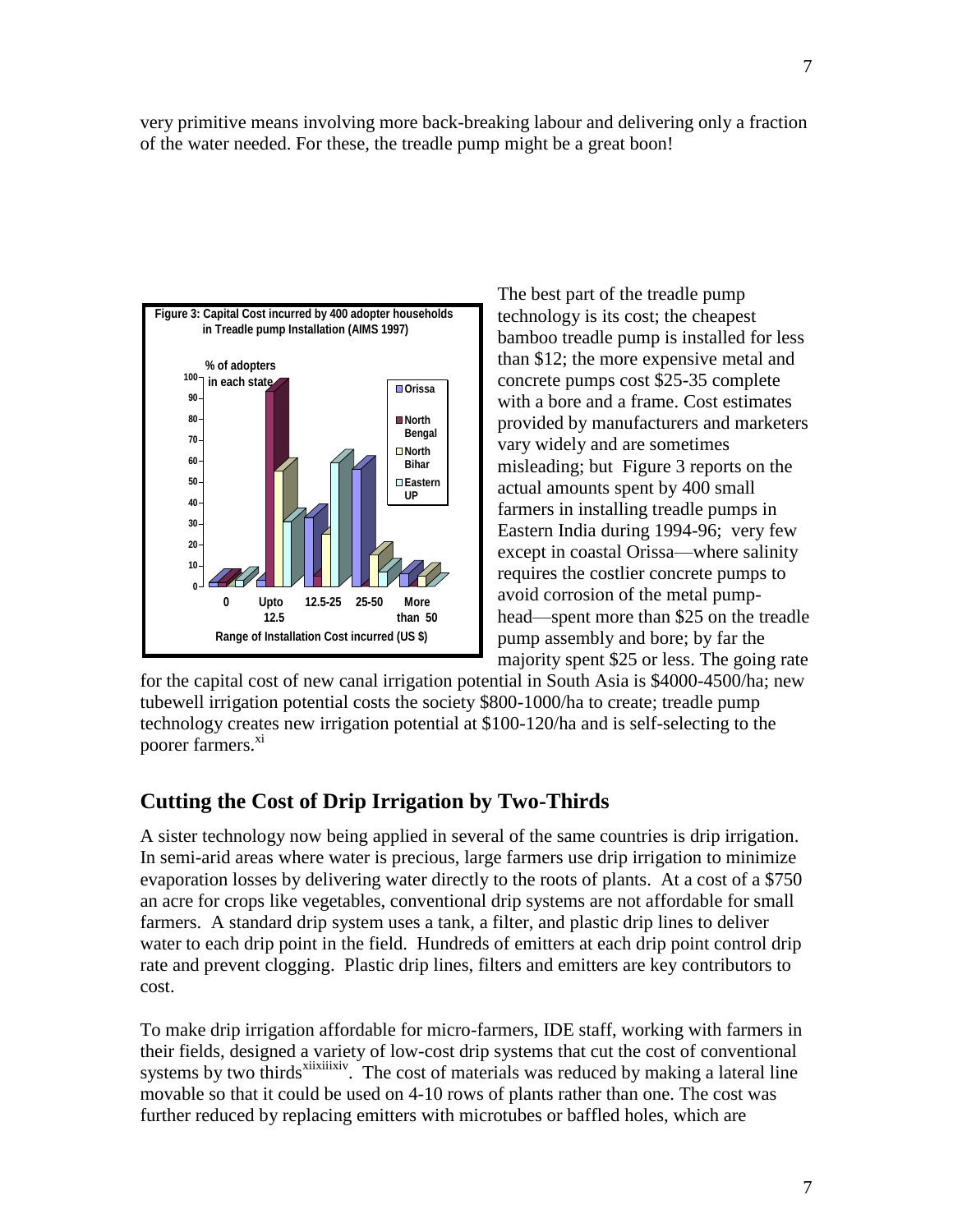cheaper, plug less frequently, and are easier to unplug. They also make it possible to use simpler lower cost filters. Four low-cost drip systems are now available.

- 1. **Bucket Kits** consist of a simple household bucket attached to a pole at shoulder height, which supplies a drip line with 26 microtubes, each of which waters four plants. A starter bucket kit costs \$5 in India, including the bucket, and irrigates a 25 sq. meter kitchen garden to feed a family of 6, using 2-4 buckets of water a day. If the family sells some of the crop, they can use the profit to expand their system.
- 2. **The Drum Kit** uses a 200-liter drum instead of a bucket, and uses five lateral lines to irrigate a 125 square meter plot for a cost of \$25. It can be expanded in 125 square meter increments at a cost of \$14 for each expansion unit.
- **3. Shiftable Drip Systems.** The shiftable drip system reduces capital cost by using increased labor. This is done by making lateral lines shiftable, so that each line is capable of irrigating ten rows of plants instead of one<sup>xy</sup>. Water drips out of baffled holes or curled micro-tubes instead of more expensive emitters.
- **4. Larger Low-cost Drip Systems** for 1000 to 10,000 square meters cost \$625 a hectare for crops like cotton. One lateral line can irrigate four rows by using microtubes. This does not include the cost of a pressure pump. $^{xvi}$

Several thousand IDE low-cost drip systems have been purchased by micro-farmers in Nepal, India, Sri Lanka and Vietnam. Cost-benefit studies similar to the one cited above for treadle pumps are now being conducted in the drip irrigation program market areas.

### **Conclusion**

 $\overline{a}$ 

Opening the access of small farmers in river delta areas in Asia to treadle pumps has generated \$656 million in new income for small farmers over a 14 year period. This \$656 million in new net income has come about as a result of investment of \$40 million on the part of farmers and \$13 million in donor support. There is strong evidence to indicate that the leverage impacts from mass marketing low-cost drip and sprinkler irrigation will be equal to or greater than those of treadle pumps. Such remarkable high leverage impacts can be achieved by opening the access of small holders in developing countries to a whole new generation of affordable small plot irrigation devices.

<sup>&</sup>lt;sup>i</sup> Prosterman, L, Temple, M.N., and Hanstad, T.M. Agrarian Reform and Grassroots Development. Lynne Rienner Pbulishers, Boulder and London, 1990

ii Yougandhar, B N and Gopal Iyer, Eds. Land Reforms in India- Bihar Constitutional Constraints. Vol.1, Sage Publications, New Delhi, 1993

iii Blaikie, MP, Cameron, J, and Seddon, JD. The Struggle for Basic Needs in Nepal. Development Center of the Organization for Economic Co-operation and Development, Paris, p 230, 1979

<sup>&</sup>lt;sup>iv</sup> Riad el-Chonemy, M. The Political Economy of Rural Poverty. The Case for Land Reform. Routledge, London and NY, p194, 1990

v More details about IDE are available at its web site www.ideorg.org